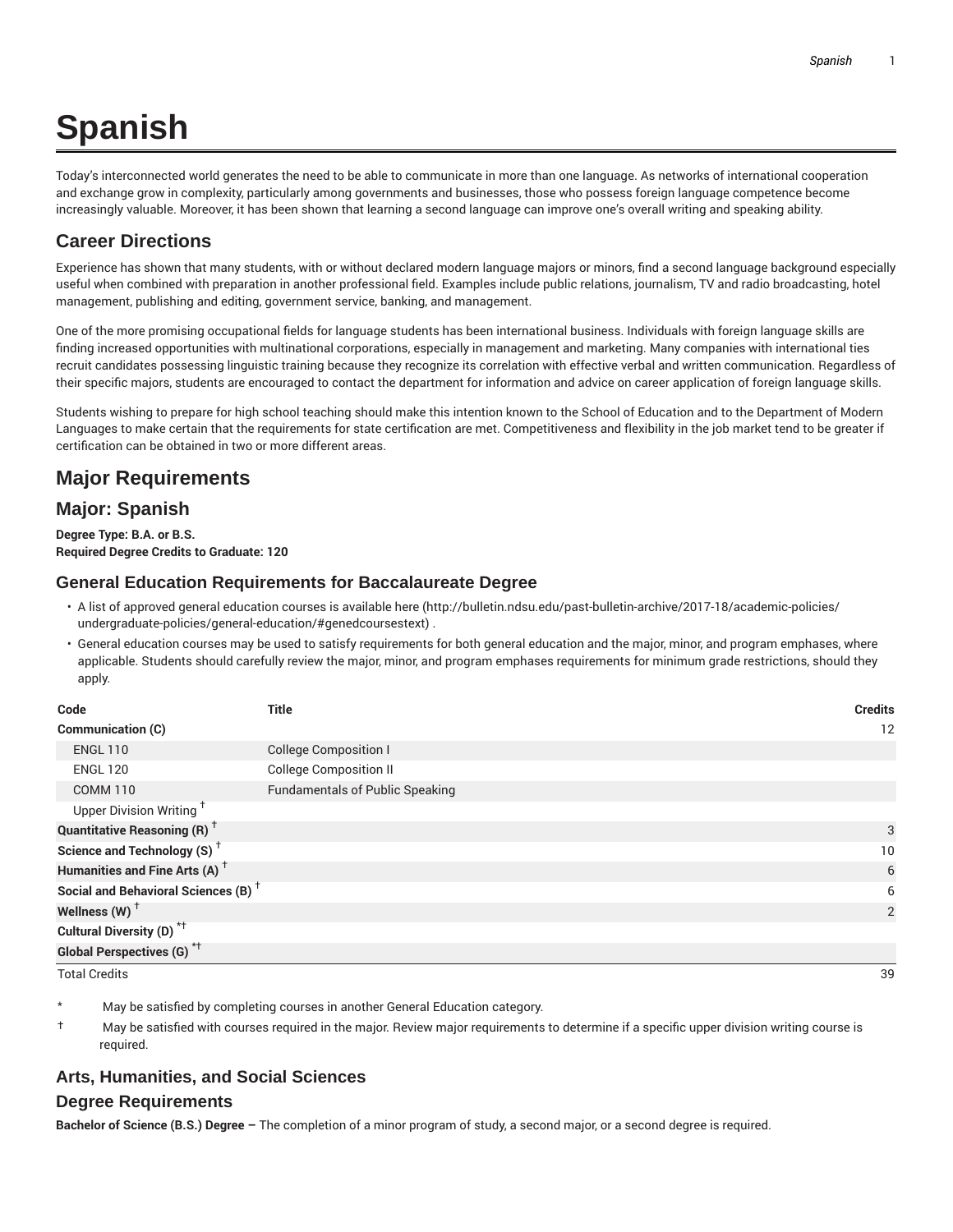**Bachelor of Arts (B.A.) Degree –** Second year language proficiency at college level required.

#### **Arts, Humanities and Social Sciences College Requirements**

An additional 9 credits are required by the College of Arts, Humanities and Social Sciences for all Bachelor of Science and Bachelor of Arts degree programs of study, except the Bachelor of Fine Arts degree, the Bachelor of Music degree, Bachelor of Landscape Architecture degree, and the Bachelor of Science in Architecture degree:

| Code                                  | Title                                                                            |                                                                                                                                                                                                                                                                                | <b>Credits</b> |
|---------------------------------------|----------------------------------------------------------------------------------|--------------------------------------------------------------------------------------------------------------------------------------------------------------------------------------------------------------------------------------------------------------------------------|----------------|
| <b>AH&amp;SS College Requirements</b> |                                                                                  |                                                                                                                                                                                                                                                                                |                |
|                                       | listed for each area. A course with the WGS prefix can only be used in one area. | Courses used to satisfy any general education requirement cannot be used to also count toward the AH&SS College Requirements. A<br>minimum of three credits is required in each of the 3 following areas for a total of 9 credits. Choose only those courses with the prefixes |                |
| <b>Area One: Humanities</b>           |                                                                                  |                                                                                                                                                                                                                                                                                | 3              |
|                                       | ARB, ENGL, FREN, GERM, HIST, HUM, PHIL, RELS, SPAN, or WGS                       |                                                                                                                                                                                                                                                                                |                |
| <b>Area Two: Social Sciences</b>      |                                                                                  |                                                                                                                                                                                                                                                                                | 3              |
|                                       | ANTH, CJ, COMM, EMGT, POLS, SOC, or WGS                                          |                                                                                                                                                                                                                                                                                |                |
| <b>Area Three: Fine Arts</b>          |                                                                                  |                                                                                                                                                                                                                                                                                | 3              |
|                                       | ARCH, ART, ENVD, LA, MUSC, or THEA                                               |                                                                                                                                                                                                                                                                                |                |
| <b>Total Credits</b>                  |                                                                                  |                                                                                                                                                                                                                                                                                |                |

#### **Major Requirements**

A minimum grade of 'B' is required for all SPAN prefix courses counted for the Spanish major.

| Code                                                     | <b>Title</b>                                                                                                                             | <b>Credits</b> |
|----------------------------------------------------------|------------------------------------------------------------------------------------------------------------------------------------------|----------------|
| <b>Spanish Major Core Requirements</b>                   |                                                                                                                                          |                |
| <b>SPAN 311</b>                                          | Spanish Conversation and Composition I                                                                                                   | 3              |
| <b>SPAN 312</b>                                          | Spanish Conversation and Composition II                                                                                                  | 3              |
| <b>Advanced Language:</b>                                |                                                                                                                                          |                |
| <b>SPAN 401</b>                                          | Advanced Spanish Grammar and Writing (May satisfy a general education category C)                                                        | 3              |
| or SPAN 402                                              | <b>Advanced Spanish Conversation</b>                                                                                                     |                |
| <b>Civilization:</b>                                     |                                                                                                                                          |                |
| <b>SPAN 330</b>                                          | Introduction to Spanish Civilization                                                                                                     | 3              |
| or SPAN 331                                              | Introduction to Spanish American Civilization                                                                                            |                |
| <b>Spanish American Literature:</b>                      |                                                                                                                                          |                |
| Select one of the following:                             |                                                                                                                                          | 3              |
| <b>SPAN 440</b>                                          | Traditions in Spanish American Literature                                                                                                |                |
| <b>SPAN 441</b>                                          | Contemporary Spanish American Literature                                                                                                 |                |
| <b>SPAN 442</b>                                          | Introduction to Chicano Literature                                                                                                       |                |
| <b>SPAN 443</b>                                          | Spanish American Women Writers                                                                                                           |                |
| <b>Peninsular Literature:</b>                            |                                                                                                                                          |                |
| Select one of the following:                             |                                                                                                                                          | 3              |
| <b>SPAN 450</b>                                          | <b>Traditions in Spanish Literature</b>                                                                                                  |                |
| <b>SPAN 451</b>                                          | Contemporary Spanish Literature                                                                                                          |                |
| <b>SPAN 452</b>                                          | Cervantes                                                                                                                                |                |
| <b>SPAN 453</b>                                          | Spanish Women Writers                                                                                                                    |                |
| <b>Foreign Language:</b>                                 |                                                                                                                                          |                |
|                                                          | A minimum of one year of a second foreign language is required, with grades of 'C' or better in both semesters                           | 8              |
| <b>Additional Courses:</b>                               |                                                                                                                                          | 9              |
| Select from the following and any course not used above: |                                                                                                                                          |                |
| <b>SPAN 332</b>                                          | Introduction to Hispanic Cinema                                                                                                          |                |
| <b>SPAN 430</b>                                          | Approaches to Literature                                                                                                                 |                |
| <b>Study Abroad and Capstone Experience:</b>             |                                                                                                                                          |                |
| <b>SPAN 492</b>                                          | Study Abroad (Requires a minimum of one semester-14 weeks at the 300+ level in a program pre-<br>approved by the Modern Languages Dept.) | $1 - 15$       |